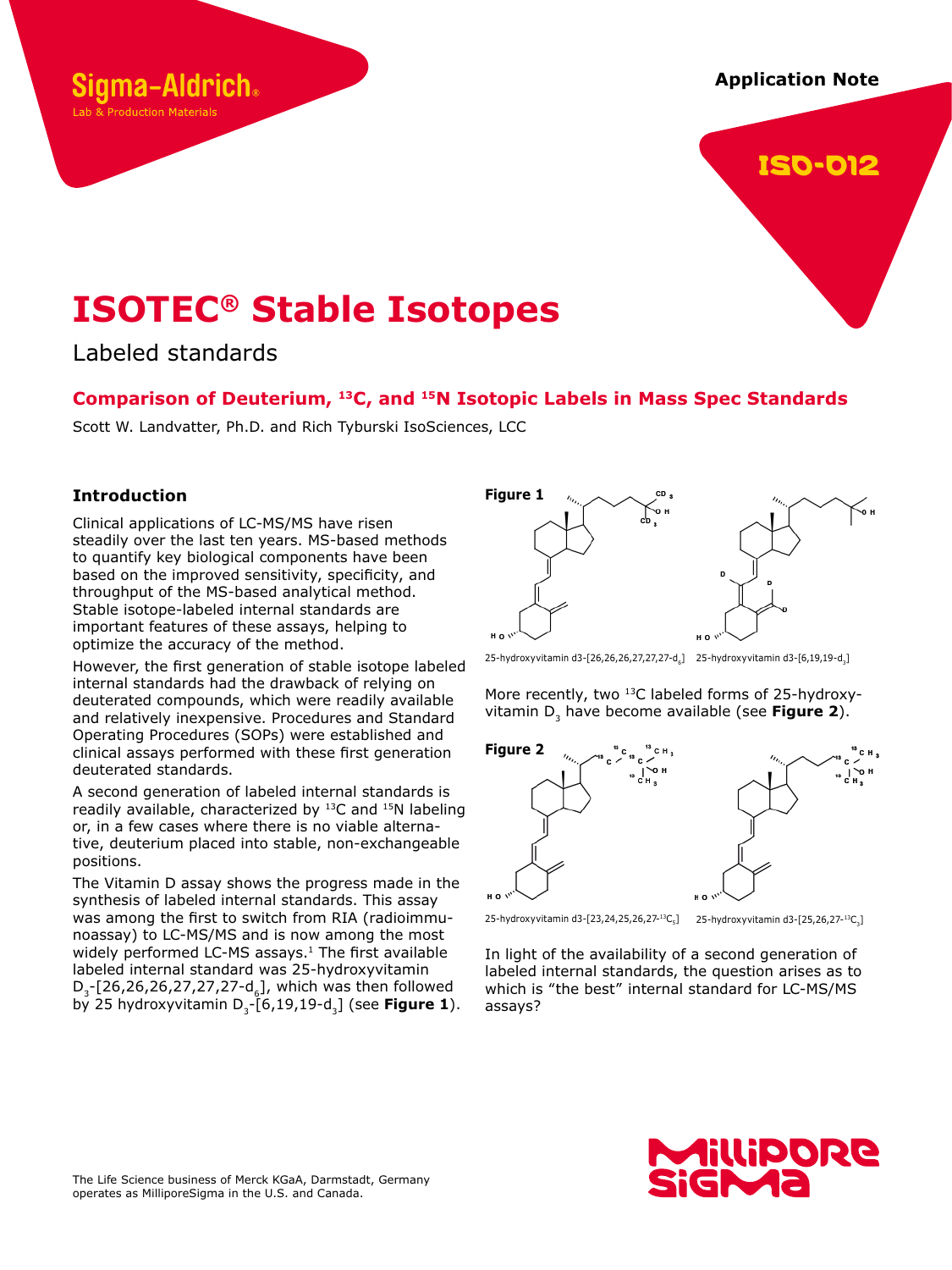# **Isotope Label Choice**

## **Deuterium Label**

The use of deuterium labels can lead to challenges during analysis. First and foremost is the possibility of deuterium loss from the standard due to exchange with protons. This can occur when the deuterated compound is in solution or in the mass spec instrument and will be detailed in a case study with aldosterone.

Loss of deuterium compromises the accuracy of results obtained with the labeled internal standard and has two scenarios. First, the deuterated internal standard may lose all of its deuterium, thus giving rise to a "false positive," where the internal standard appears to be the unlabeled analyte. However, this should be obvious to the analyst since the internal standard signal would not be detected.

Second, and far more consequential, is in instances when the internal standard loses 15–20% of deuterium over the course of the assay. The internal standard is used to standardize the concentration of the analyte, and if this internal standard signal is not reproducible sample to sample, its instability will lead to reporting of erroneously high analyte concentrations.

A further complication in the use of deuterated compounds is HPLC co-elution problems. Deuterium is less lipophilic than hydrogen, and this can result in the deuterated standard not co-eluting with the unlabeled compound.3,4

# **Carbon-13 Label**

Labeling with  $^{13}$ C has none of the disadvantages of deuterium labeling. Carbon-13 can be obtained in high isotopic purity (99.5%) for introduction into the labeled standard, while specifications for deuterium are typically only 98%. Carbon-13 is chemically stable; there can be no loss of <sup>13</sup>C via exchange with 12C. This gives a very clean, sharp molecular ion of the final labeled standard. Furthermore, there are no co-elution problems in HPLC between the labeled and unlabeled versions of the same compound.

The only minor disadvantage is that more elaborate syntheses are usually required to introduce  $^{13}C$ , and as a result, the final labeled standard tends to be more expensive that the deuterated analog. This is not always the case, and quite often, the difference in price between deuterated and 13C labeled analogs is not significant. For new assays, the higher cost of the internal standard is frequently offset by the reduced time spent on initial method development and qualification.

# **Other Labels**

Nitrogen-15 offers the same advantages as  $^{13}$ C. Its use is more limited since there are fewer labeled starting materials for <sup>15</sup>N synthesis and fewer options in positioning the nitrogen.

Though oxygen-18  $(^{18}O)$  is also available and offers a molecular weight gain of +2 amu per atom, it, unfortunately, is also easily exchangeable. The 18O in accessible functional groups (acids, esters, or ketones) is readily exchangeable, so <sup>18</sup>O is rarely used.

# **Case Study in Solution Stability – Aldosterone**

#### **Background**

Aldosterone is a mineralocorticoid steroid hormone that plays a key role in the regulation of blood pressure. Aldosterone tends to promote sodium and water retention and lower potassium concentration in plasma. Regulation of aldosterone is a key feature in several antihypertensive medications, such as Lisinopril.

Primary aldosteronism (hyperaldosteronism) is a result of an increased level of aldosterone that exacerbates retention of sodium and loss of potassium. Hyperaldosteronism increases water retention and blood volume, resulting in an increase of blood pressure. The opposite condition, hypoaldosteronism, can also exist and is characterized by decreased levels of aldosterone.

Measurement of aldosterone in blood is therefore of prime importance when managing hypertension. The concentration of aldosterone can now be analyzed by LC-MS/MS.5 This method avoids the drawbacks of the more traditional measurement of steroids by immunoassays, such as a lack of specificity that can result in overestimation of the serum concentration of the steroid analyte, aldosterone.

# **The Chemistry**

Deuterated aldosterone, available since 2004, exists in solution in equilibrium between two forms in roughly a 60:40 ratio (see **Figure 3**).



The mass spectra of the unlabeled and labeled standards are shown in Figures 4a and 4b. The top spectrum shows unlabeled aldosterone with the M+H molecular ion seen at m/z 343.16. The lower spectrum shows the deuterated aldosterone standard. This exhibits an M+H molecular ion at m/z 351.22, which corresponds to a D8 isotopomer (60.7%). However, as is typical for a deuterium labeled compound, several other isotopomers are present. There is a significant amount of M+7 (m/z 350.19, 32.6%) and M+6 (m/z 349.14, 5.5%).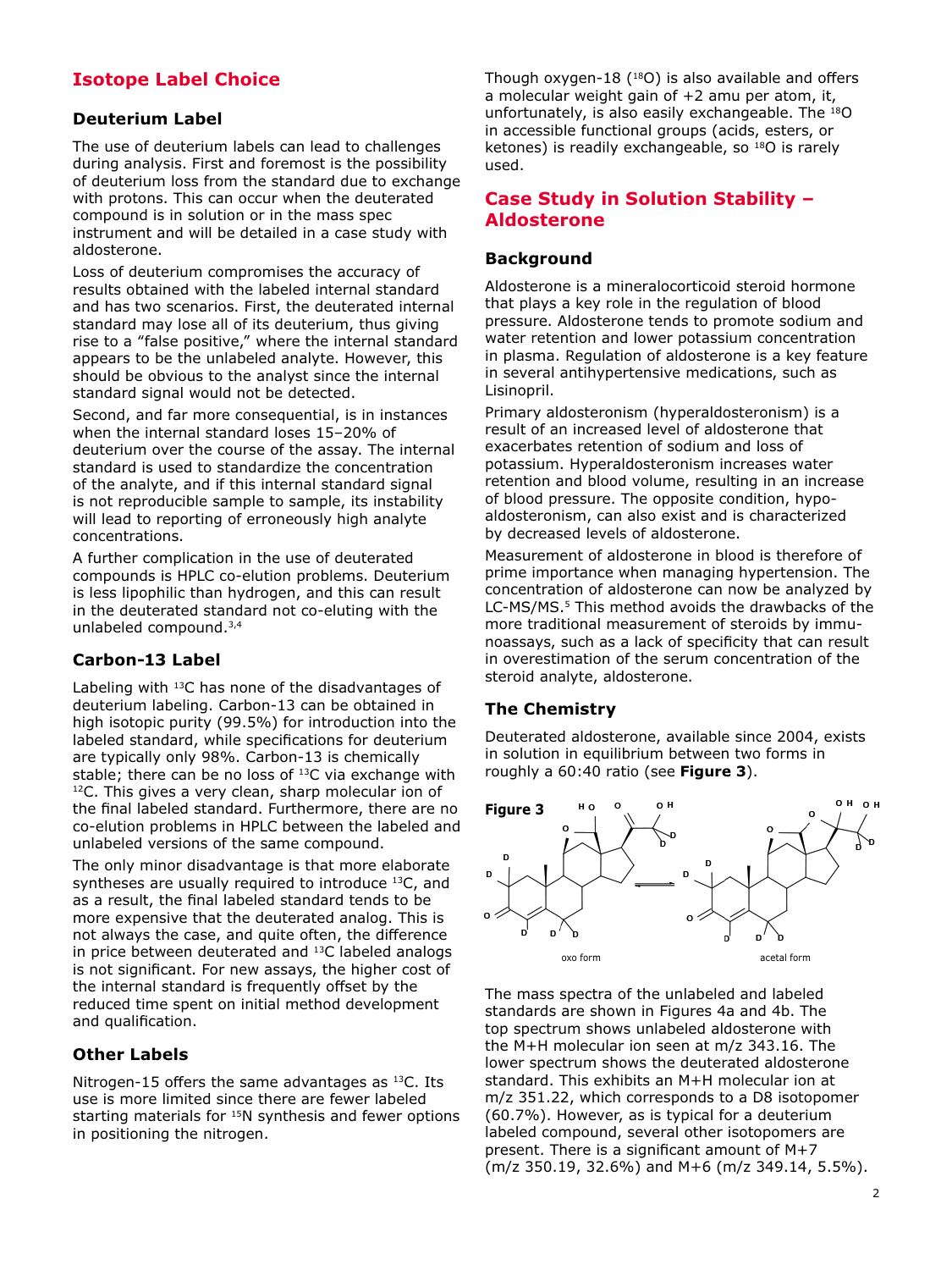The actual incorporation of deuterium in this standard is 7.5 D/molecule with M+8 being the major isotopomer. Additionally, the intensity of the M+8 molecular ion peak is significantly less than the unlabeled molecular ion peak even at identical concentrations in solution.

#### **Figure 4a and 4b**

Mass spectra of aldosterone (top) and aldosterone-d, (bottom).





340 341 342 343 344 345 346 347 348 349 350 351 352 353 354 355

As is typical with steroids of this type, the deuterium labels are in base-sensitive active positions. Exposure of the deuterated aldosterone to basic conditions in solution leads to the exchange of deuterium to the surrounding protic solvent. The result is a reduction in the intensity of the M+8 molecular ion peak. Loss of deuterium can be rapid or slow; the rate of exchange is dependent upon the molecule in question and the pH of the solvent (see **Figure 5**).



# **The Analytical Solution**

When used as an LC-MS/MS internal standard, the possibility of deuterium loss mandates the analyst verify the integrity of the internal standard. Is the deuterium retained or lost once it is in the final medium for analysis? Is the deuterium stable over the length of time for which it is intended to be used? Those two critical questions often go unanswered and can lead to the reporting of erroneous results.

There are two approaches to avoid this problem. One is using a 13C labeled form of aldosterone and the other is to place the deuterium in non-exchangeable positions. The preferred approach is to use 13C, since there is no chance of  $^{13}$ C loss and hence, no need for a validation study on the integrity of the label. The challenge of this approach is the difficulty in synthesizing 13C-labeled materials.

Instead, a second generation deuterated aldosterone internal standard that places the deuterium in completely non-exchangeable positions has been developed (**Figure 6**).



The mass spectrum of aldosterone- $d<sub>4</sub>$  is shown in **Figure 7**. The molecular ion of the aldosterone-d<sub>4</sub> is much cleaner than aldosterone-d, and consists of 96.9%  $d_4$  and 3.1%  $d_3$ . This indicates the ion selected for monitoring in the LC-MS/MS assay will be 96.9% as intense as the unlabeled aldosterone molecular ion. This is a vast improvement over the use of aldosterone-d, as the internal standard.





3